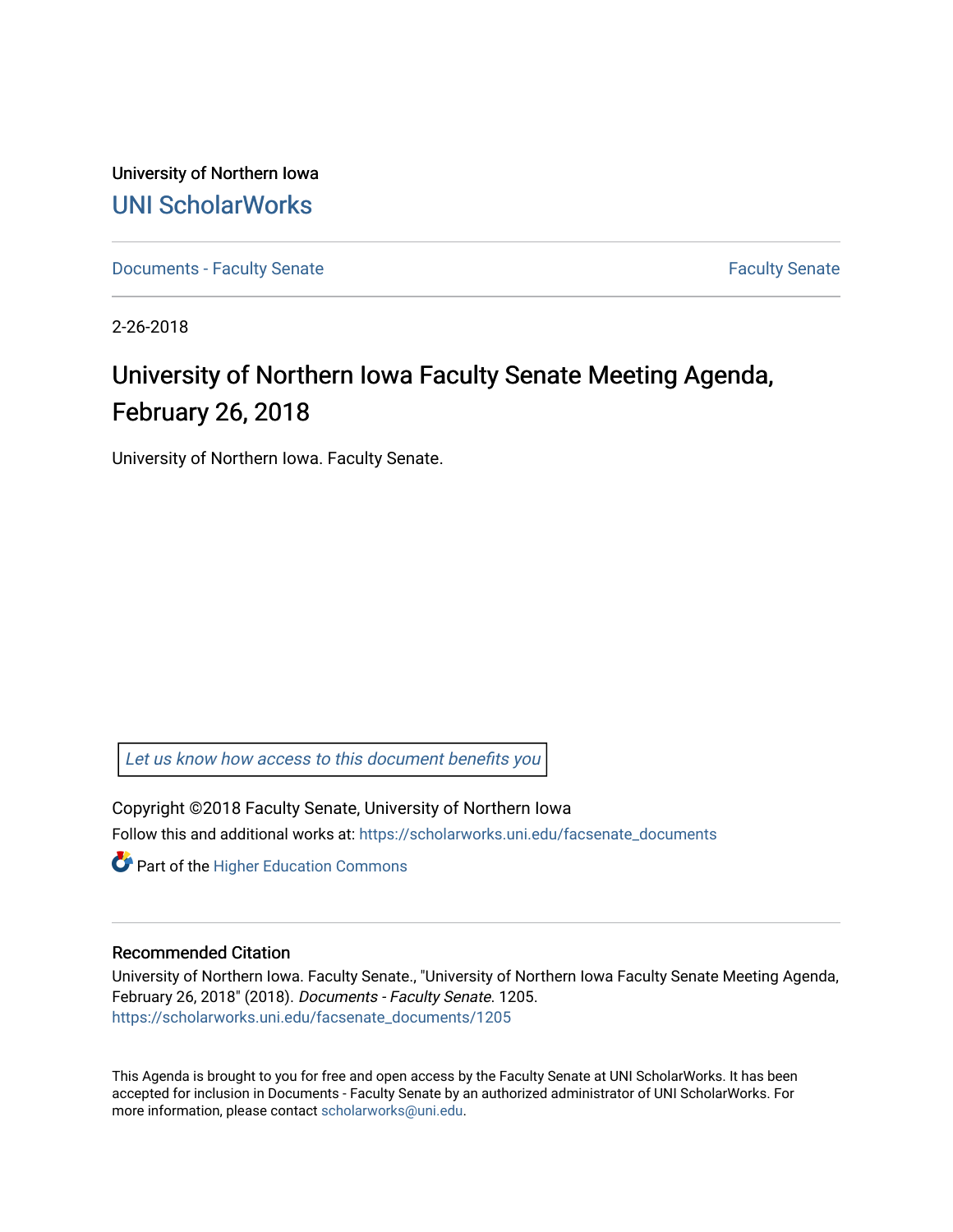# **UNI Faculty Senate Agenda Regular Meeting, Feb 26, 2018 Rod Library Scholar Space (301)**

#### **Call to Order at 3:30 pm**

# **1. Courtesy Announcements……..Call for Press Identification**

- a. Comments from President Nook
- b. Comments from Provost Wohlpart
- c. Comments from Faculty Chair Kidd
- d. Comments from Senate Chair Walter
- **2. Minutes for Approval……………………. Feb 12, 2018 – Minutes, Summary**
- **3. Consideration of Calendar Items for Docketing**
	- **a. 1373 Athletics Dept. - Proposed visit to Faculty Senate – (Mar 26th, 2018)**
		- **i. https://senate.uni.edu/current-year/current-and-pending-business/athletics-deptproposed-visit-faculty-senate**
	- **b. 1374 Emeritus Request for Howard L. Barnes, Assoc. Prof, School of Applied Human Sciences**
		- **i. https://senate.uni.edu/current-year/current-and-pending-business/emeritus-requesthoward-l-barnes-assoc-prof-school-applied**
	- **c. 1375 Petition for Executive Session Discussion - REQUEST TO AWARD AN HONORARY DOCTOR OF LITERATURE DEGREE**
		- **i. https://senate.uni.edu/current-year/current-and-pending-business/petitionexecutive-session-discussion-request-award**
	- **d. 1376 Request for Faculty Emerita Status for Professor Katherine van Wormer, Department of Social Work**
		- **i. https://senate.uni.edu/current-year/current-and-pending-business/request-facultyemerita-status-professor-katherine-van**
	- **e. 1377 General Education Approval Process Proposal**
		- **i. https://senate.uni.edu/current-year/current-and-pending-business/generaleducation-approval-process-proposal**
	- **f. 1378 Petition for Executive Session Discussion - Notification of Regents Award for Excellence Recipients - Executive Session**
		- **i. https://senate.uni.edu/current-year/current-and-pending-business/notificationregents-award-excellence-recipients-executive**
	- **g. 1379 Open Review of RSP Policy on Effort Certification**
		- **i. https://senate.uni.edu/current-year/current-and-pending-business/open-review-rsppolicy-effort-certification**